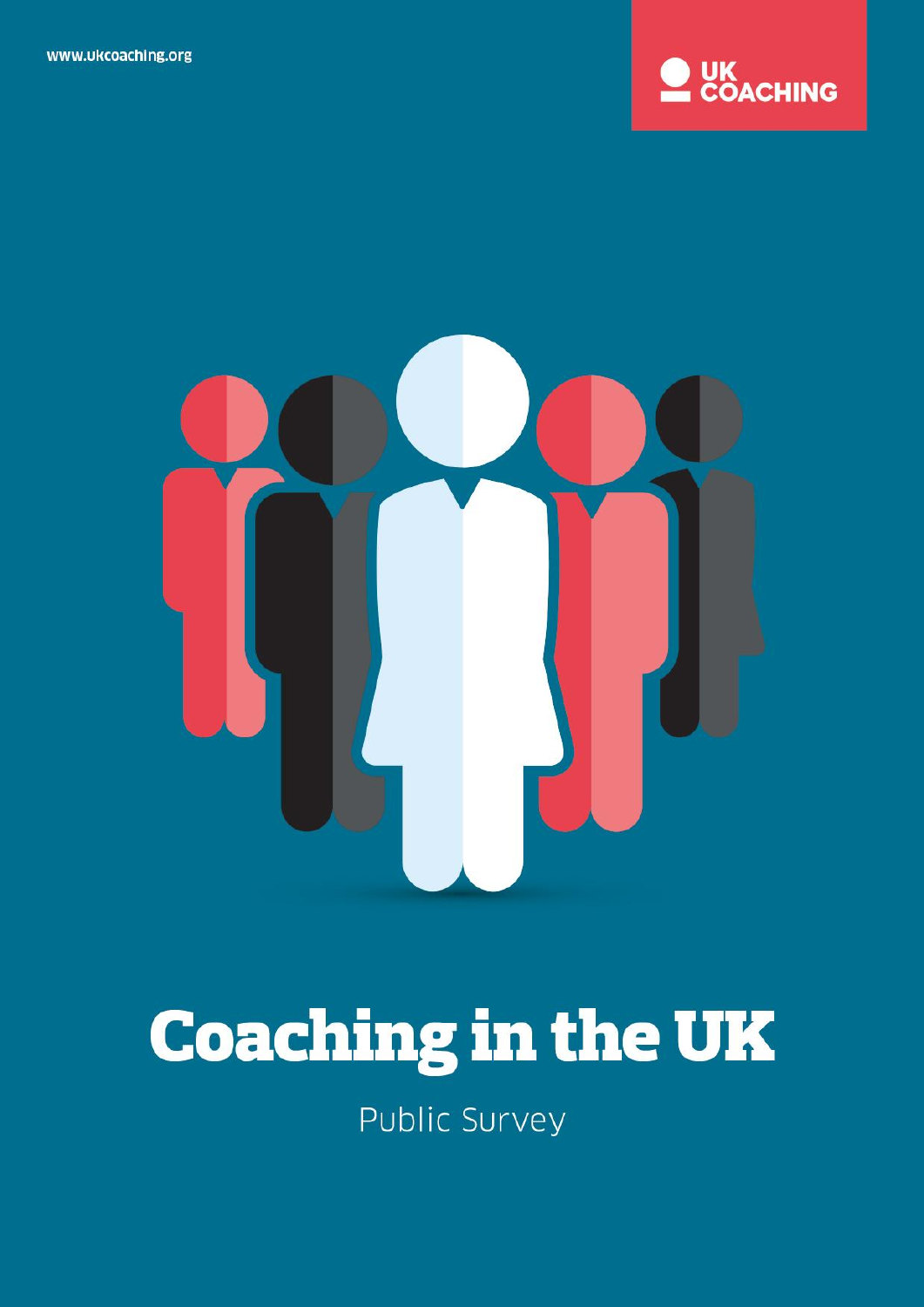

#### The National Coaching Foundation, 2017

This document is copyright under the Berne Convention. All rights are reserved. Apart from any fair dealing for the purposes of private study, research, criticism or review, as permitted under the Copyright, Designs and Patents Act 1988, no part of this publication may be reproduced, stored in a retrieval system or transmitted in any form or by any means, electronic, electrical, chemical, mechanical, optical, photocopying, recording or otherwise, without the prior permission of the copyright owner. Enquiries should be addressed to Coachwise Ltd.

UK Coaching is the brand name of The National Coaching Foundation and has been such since May 2017.

Author: Beth Thompson and John Mcilroy

UK Coaching Chelsea Close Off Amberley Road Armley Leeds LS12 4HP

Tel: 0113-274 4802 Fax: 0113-231 9606 Email: [coaching@ukcoaching.org](mailto:coaching@ukcoaching.org) Website: [www.ukcoaching.org](http://www.ukcoaching.org/)

UK Coaching will ensure that is has professional and ethical values and that all its practices are inclusive and equitable.

#### **ISBN: 978-1-913008-02-4**

#### **Acknowledgements**

UK Coaching commissioned YouGov to undertake the survey fieldwork and analysis. The questionnaires were developed by UK Coaching, in consultation with other partners. UK Coaching would like to thank YouGov for their support and advice throughout the development process. This report is written by UK Coaching, based on analysis of the data conducted by YouGov and additional analysis conducted by UK Coaching.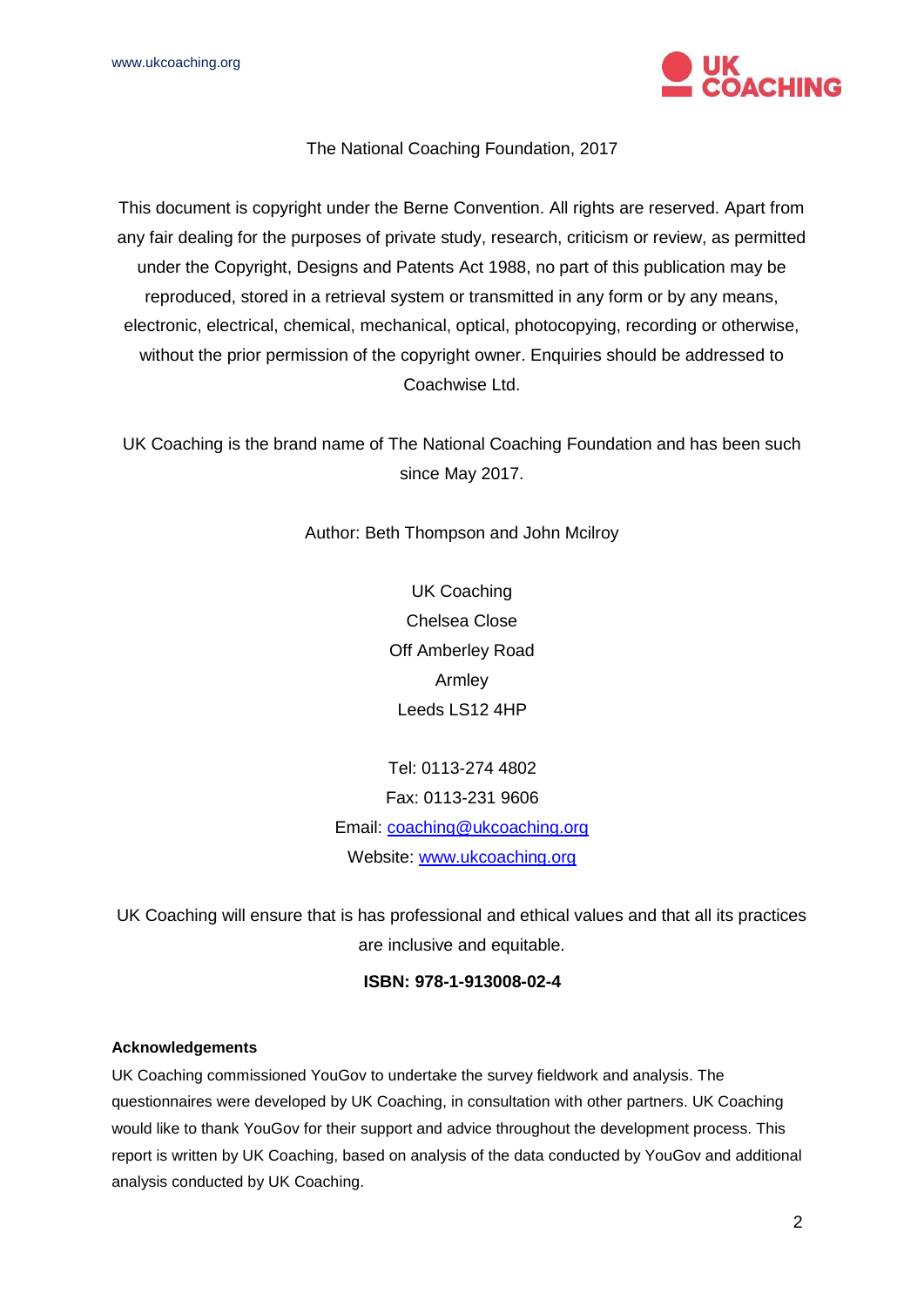

#### **Contents**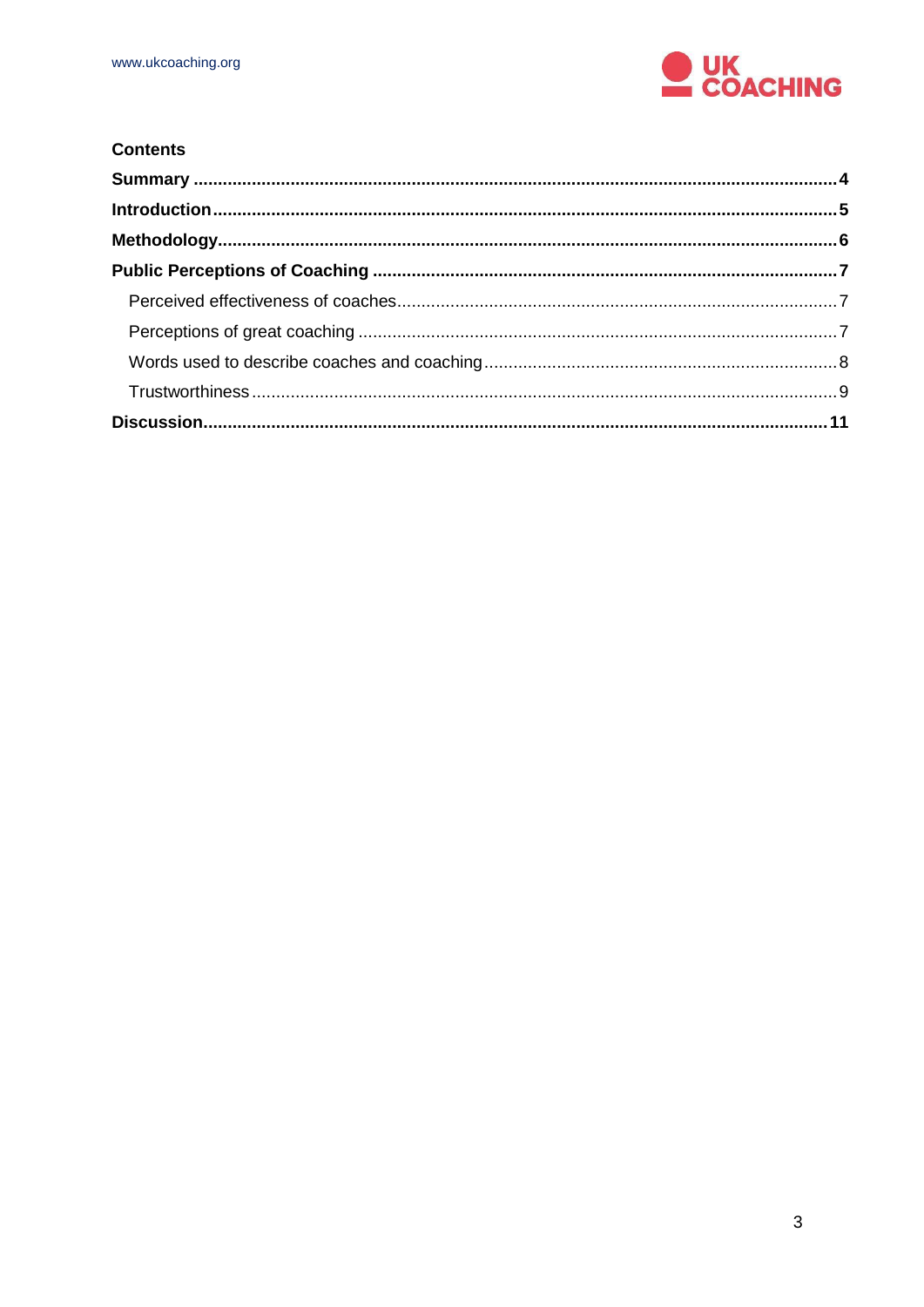

# <span id="page-3-0"></span>**Summary**

UK Coaching commissioned YouGov to survey 20,000 adults and 1,000 children in 2017. The primary aim of the survey was to explore the participant experience of receiving coaching and the experience of being a coach. The survey also asked members of public their views of coaches and coaching in general.

The survey incorporated a broader definition of coaching, to include anyone involved in or receiving coaching across the whole sport and physical activity sector.

This report presents the findings from the public section of the survey.

## **Key findings**

- The majority of UK adults believe that coaches have a positive influence on people's personal and professional lives, as well as that they are effective at increasing physical activity and promoting emotional health and wellbeing.
- Overall the UK public thought that great coaching was constructive, friendly and approachable.
- Generally, the words or phrases used to describe a "coach" and "coaching" were positive. Commonly associated words were fit and healthy, knowledgeable, encouraging and enthusiastic, training, fitness and teaching.
- Whilst these are all positive words, these themes and perceptions of coaches were also identified as a potential barrier to taking part in coached activity amongst participants.
- Although nearly three quarters of the general public believe that sports coaches are trustworthy, over a quarter do not.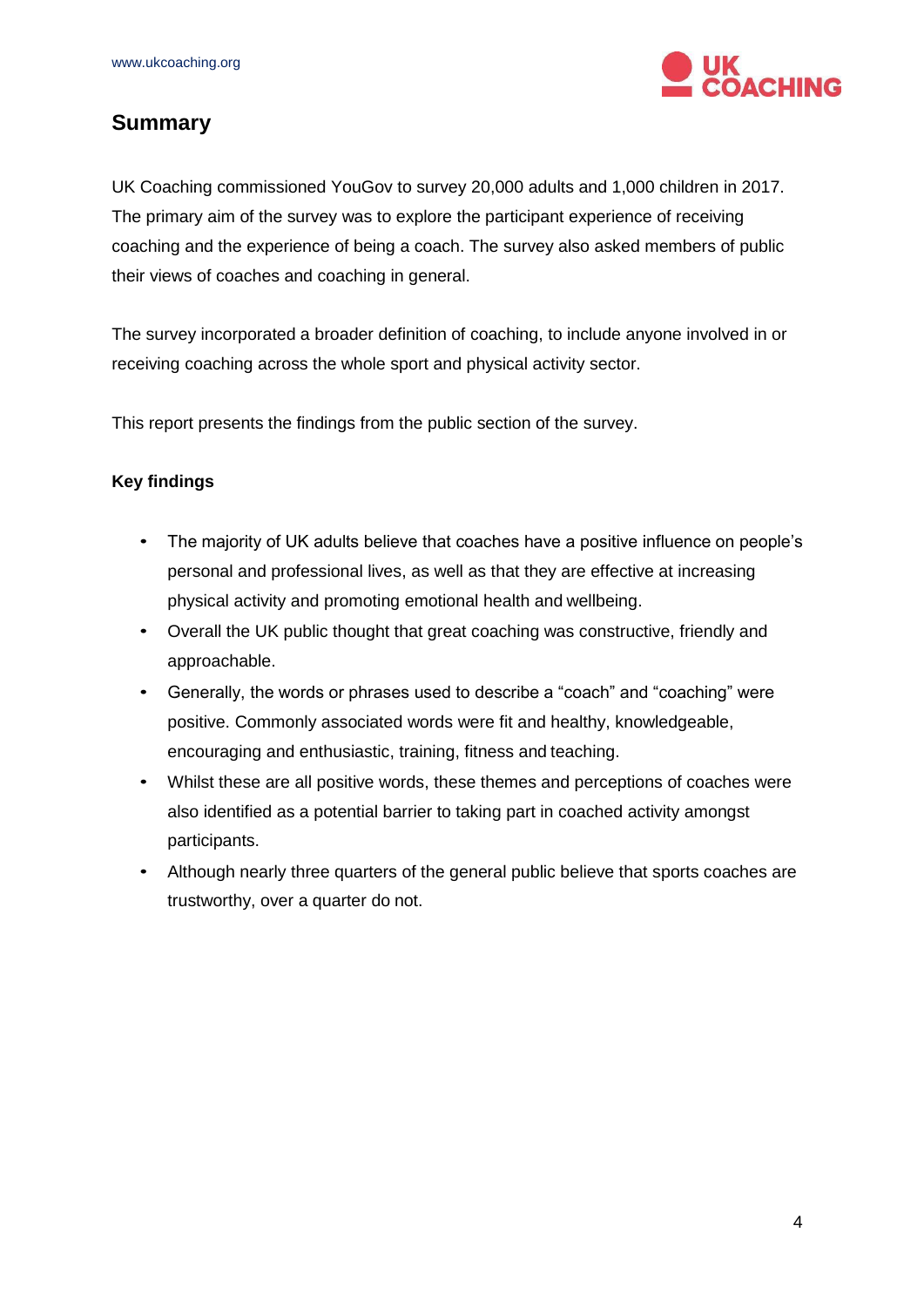

## <span id="page-4-0"></span>**Introduction**

In 2017 UK Coaching commissioned YouGov to undertake the largest ever survey into coaches and coaching. A nationally representative sample of 20,000 adults and 1,000 children were surveyed about their experience of receiving coaching and their experience of being a coach. The survey also asked the public about their perceptions of coaches and coaching in general.

This is the first major piece of research to encompass a broader definition of coaching, which includes anyone involved in or receiving coaching across the whole sport and physical activity sector. It recognises that participants receive coaching in a range of different settings and that coaches play a number of different roles, from coaches in sports clubs, to community activators and helpers, PE teachers, and exercise and fitness instructors. All contribute towards an active nation.

This report presents the findings from the general public section of the YouGov survey. It explores public perceptions of coaches and coaching and the public's level of interest in receiving coaching.

Separate reports are available for:

- The coaching workforce
- Adult participants who have received coaching
- Children and young people who have received coaching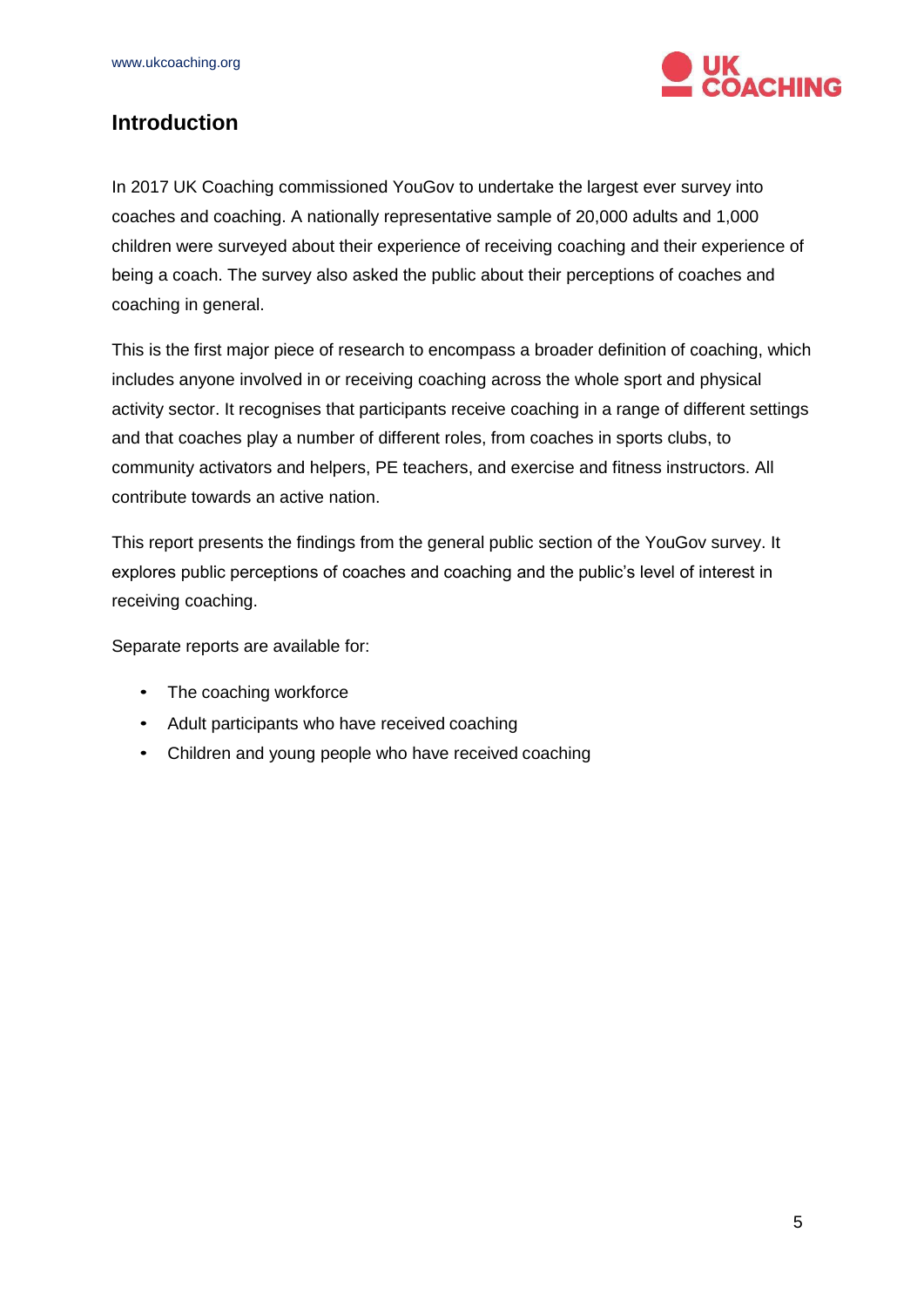

# <span id="page-5-0"></span>**Methodology**

YouGov conducted a survey of 20,688 UK adults aged 18+ in August 2017. The results are weighted to be representative of all UK adults (aged 18+).

The survey was administered online, using a questionnaire distributed to members of the YouGov panel of 800,000+ individuals. An email was sent to panellists selected at random from the base sample according to the sample definition, inviting them to take part in the survey.

#### Sample sizes:

| $\Box$ All participants:                      | 20,688 |
|-----------------------------------------------|--------|
| $\Box$ Coached participants:                  | 3,788  |
| $\Box$ Coaches:                               | 1,350  |
| $\Box$ Children and young people (aged 7-17): | 1,047  |

In order to explore all forms of coaching, 'coaching' has been defined for the purposes of this research as: "Coaching, instruction, training or tuition in ANY sport or physical activity. This can include any environment, such as formal sports club settings as well as informal community settings. It can include any sport or physical activity, including recreational or competitive sport, exercise, fitness, gym, dance, etc."

Below are the definitions for various terms used throughout the reports:

- Active coaches: people who have coached in the past twelve months.
- Inactive coaches: people who have coached in the past five years, but not in the past twelve months.
- Coached-participants: people who have received coaching in the past twelve months.
- BAME: Black, Asian, and minority ethnic (used to refer to members of non-white communities in the UK).
- Social grade: defined by the Market Research Society as a series of demographic classifications based on the occupation of the head of the household. The categories are classified as follows: AB: upper middle and middle class; C1: lower middle class; C2 skilled working class; DE: working class and non-working class. For the analysis, they have been grouped into higher grades (ABC1) and lower grades (C2DE).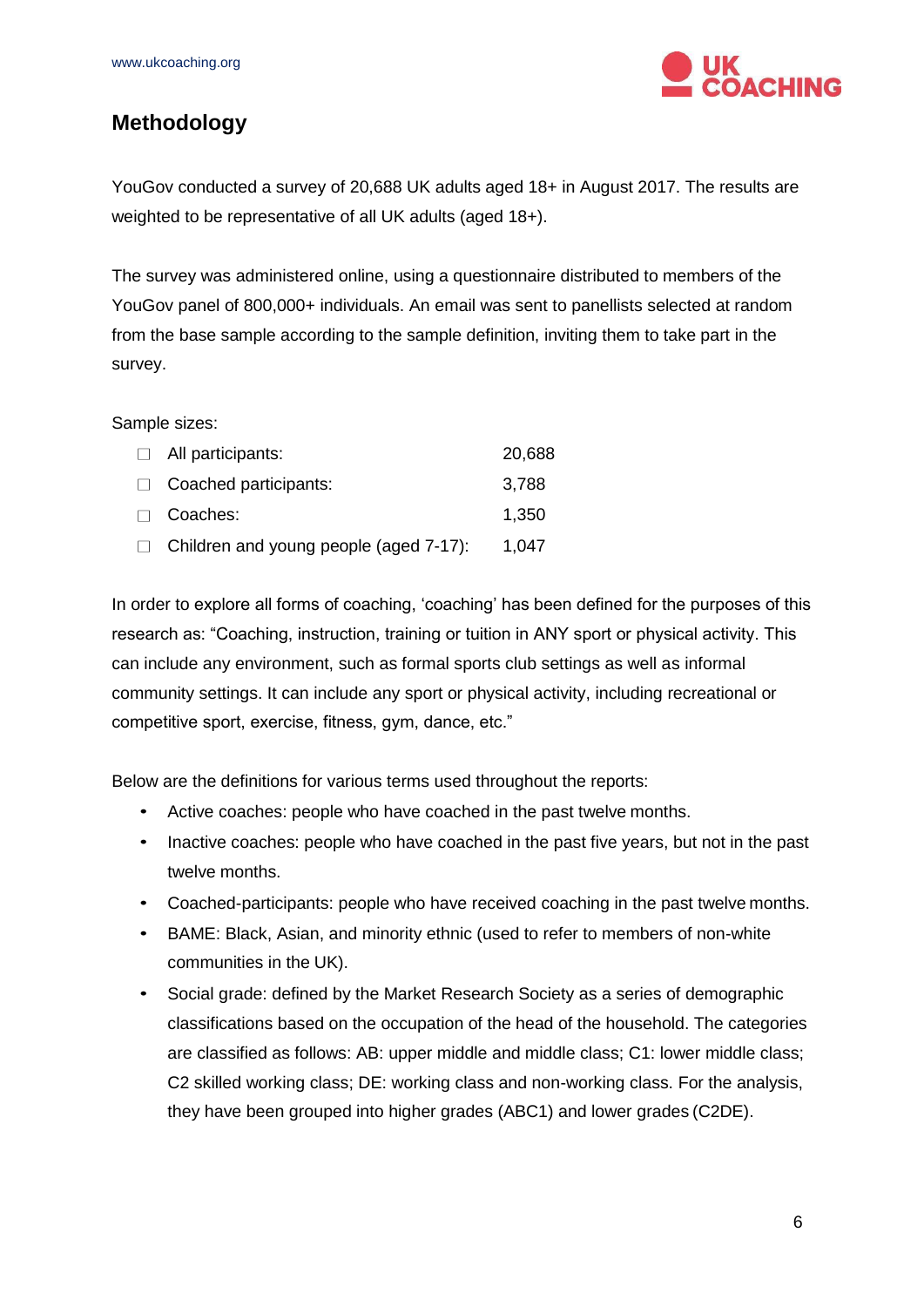

# <span id="page-6-0"></span>**Public Perceptions of Coaching**

Overall, public perceptions of coaching were extremely positive, with a majority of UK adults agreeing that coaches can have a positive influence on people's personal and professional lives.

## <span id="page-6-1"></span>**Perceived effectiveness of coaches**

Around three-quarters of UK adults agreed that coaches help to increase the physical activity of participants (73%); 61% agreed that coaches promote emotional health and wellbeing; and 61% agreed that they are effective at having a positive influence on people's personal and professional lives.

#### **Table 1.1: Perceived effectiveness of coaches**

| <b>Effectiveness</b>                                 | % Agree | % disagree |
|------------------------------------------------------|---------|------------|
| Increasing the physical activity of participants     | 73      | 2          |
| Promoting emotional health and personal wellbeing    | 61      | 6          |
| Having a positive influence on people's personal and | 61      | 4          |
| professional lives                                   |         |            |
| Contributing to society, through employment and      | 50      | 6          |
| volunteering                                         |         |            |
| Bringing people from different communities together  | 46      | 8          |

*Base: all adults. Excludes don't know and neutral responses.*

Those who had received coaching in sport and physical activity in the past twelve months were more likely to think that coaches were effective at promoting physical fitness than those who had not received coaching.

#### <span id="page-6-2"></span>**Perceptions of great coaching**

Members of the public were asked what they thought made a great sport or physical activity coach. Overall, the UK public thought that great coaching was constructive, friendly and approachable.

Around two in five UK adults believed that a great coach is someone who gives constructive feedback (42%), is friendly and approachable (40%), and improves people's skills/ability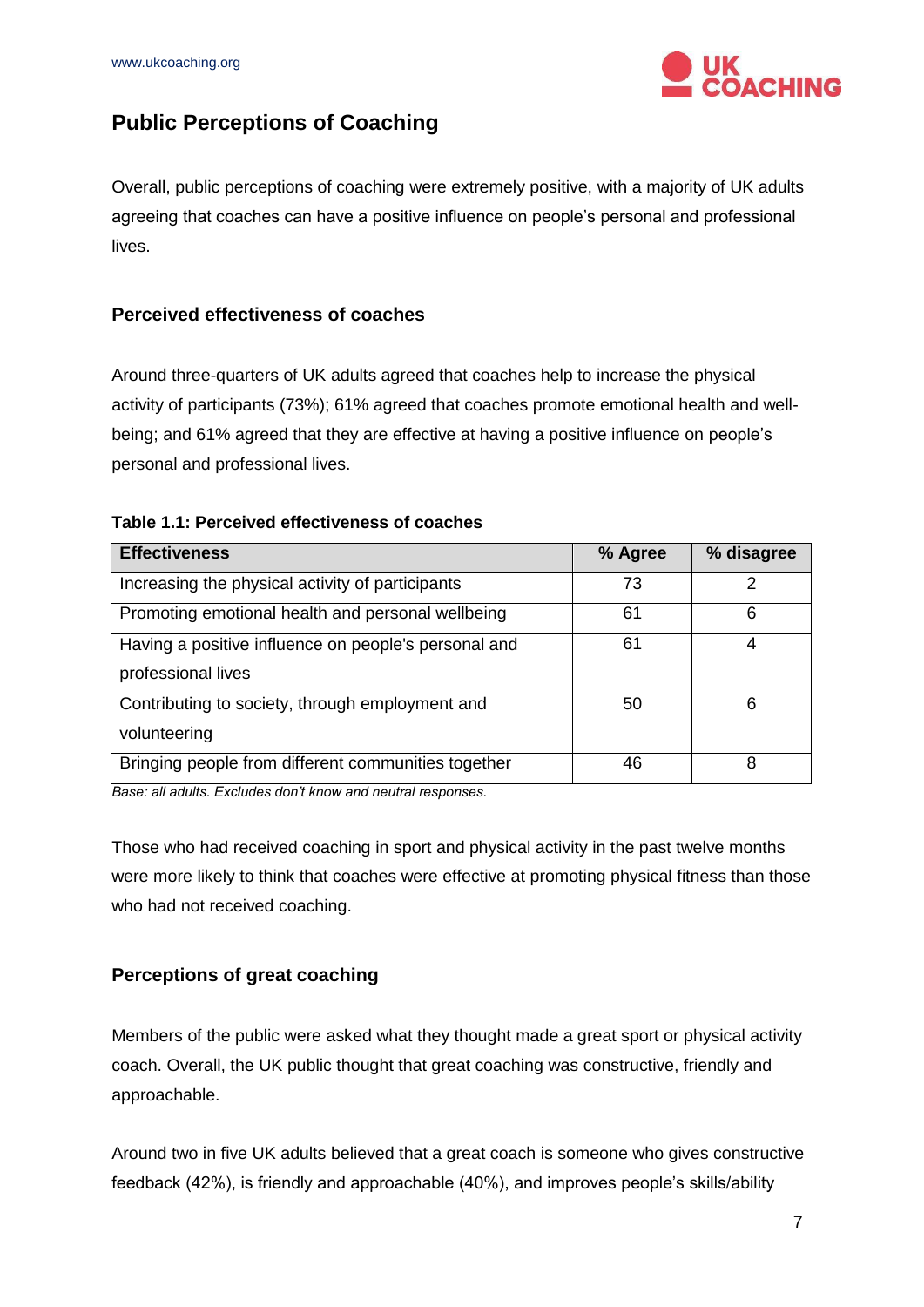

(39%). This suggests that although the public agree that coaching is about improving skills and ability, it is also important that they do it in an approachable manner that suits the needs of different people.

| <b>Perceptions</b>                               | $\frac{9}{6}$ |
|--------------------------------------------------|---------------|
| Give constructive feedback and corrections       | 42            |
| Are friendly and approachable                    | 40            |
| Improve peoples' skills/ability                  | 39            |
| Are qualified                                    | 35            |
| Treat all participants as individuals            | 33            |
| Build good relationships and rapport             | 32            |
| Create a warm and welcoming environment          | 29            |
| Are highly skilled in the sport/activity         | 25            |
| Listen to participants                           | 22            |
| Maintain high levels of safety                   | 20            |
| Know the rules of the game                       | 17            |
| Have previous experience of coaching             | 15            |
| Are confident                                    | 15            |
| Get good results (i.e. win matches/games)        | 11            |
| I'm not sure, I don't know anything/enough about | 18            |
| coaching                                         |               |

*Base: all adults. Respondents could select more than one option, therefore percentages do not add up to 100%.*

Exploring the data by gender, it was especially important to women that coaches are friendly and approachable; and it was slightly more important to men that they know the rules of the game and get good results**.**

#### <span id="page-7-0"></span>**Words used to describe coaches and coaching**

Members of the public were asked what words or phrases came to mind when they thought of a sports "coach" or "coaching". Whilst UK Coaching has broadened the definition of coaching, to include any sport or physical activity, the word "sports" was used in this question to distinguish between coaches outside of the sport and physical activity sector (i.e. business coaches).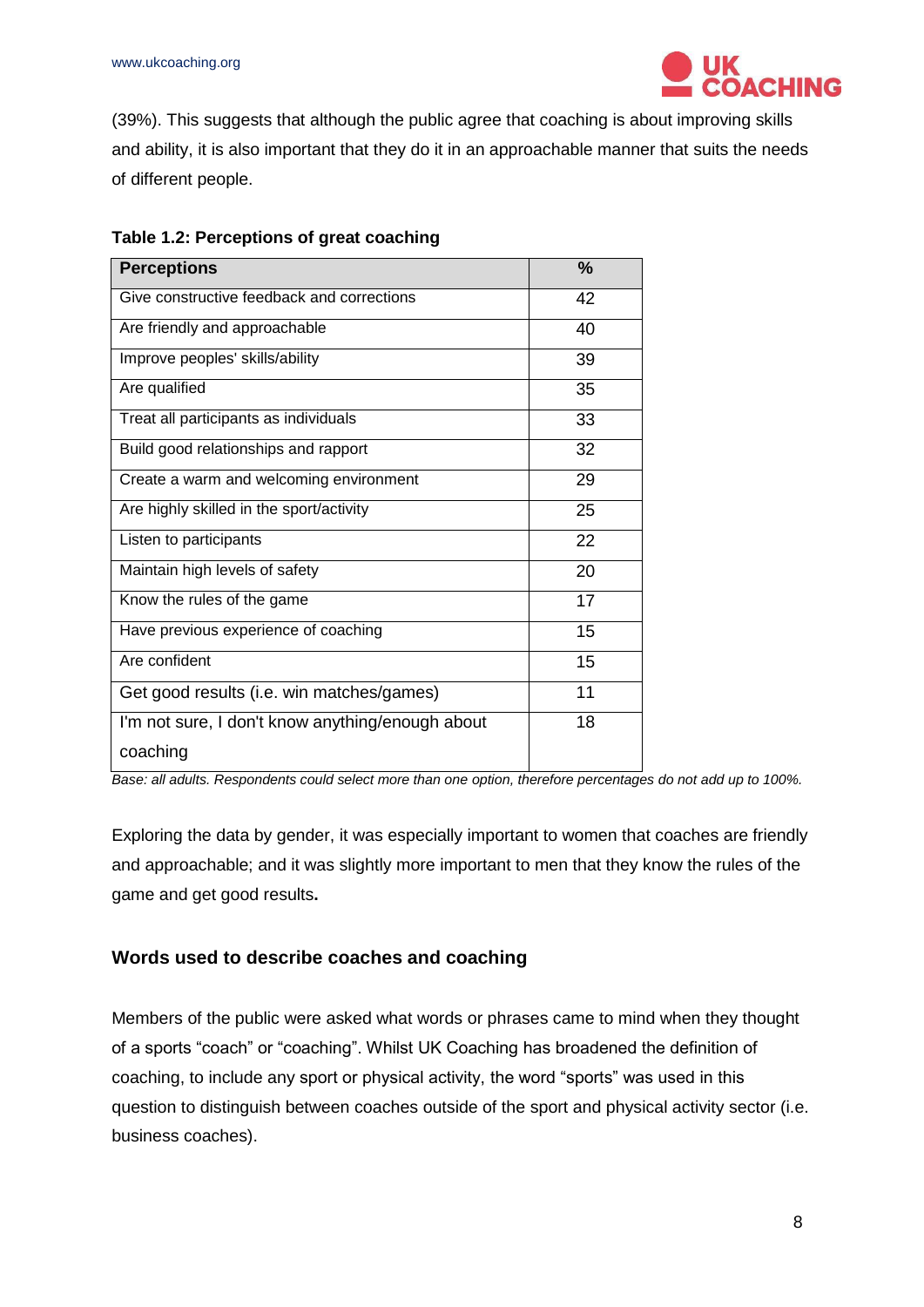

The words most commonly used to describe a coach suggest someone who is fit and healthy, knowledgeable, encouraging and enthusiastic. The key words used to describe coaching include fit, but also training, fitness and teaching.

Whilst these are all positive words, these themes and perceptions of coaches were also identified as a potential barrier to taking part in coached activity amongst participants.

| Words used to describe |  |
|------------------------|--|
| coaching               |  |
| Fit                    |  |
| Training               |  |
| <b>Fitness</b>         |  |
| Teaching               |  |
| Motivation             |  |
| Encouraging            |  |
| Support                |  |
| Encouragement          |  |
| Football               |  |
| Fun                    |  |
|                        |  |

**Table 1.3: Key words used to describe coaching and coaches**

*Base: all adults.*

Those who had received coaching were extremely positive about coaches. The most common words used by those in receipt of coaching were 'motivating', 'knowledgeable' and 'inspirational'. Those who had not received coaching were still positive, but used different words to describe coaches, such as 'committed', 'competitive' and 'athletic'. Less positive words used were bully and aggressive.

## <span id="page-8-0"></span>**Trustworthiness**

Members of the public were asked how much they trusted people working in a variety of roles, including sports coaches. Although a majority of the general public believed that sports coaches were trustworthy (71%), only 6% thought they were very trustworthy.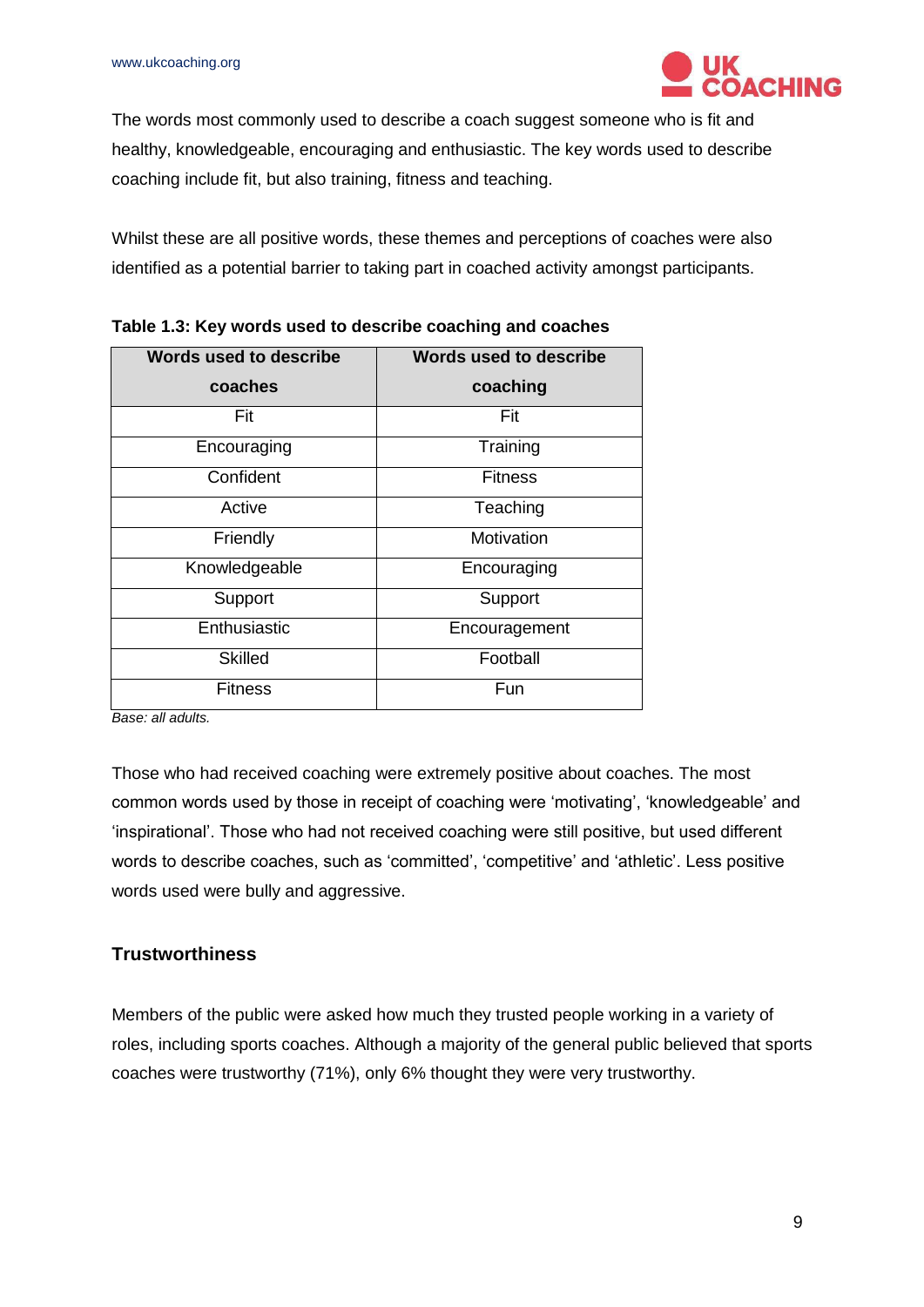

Compared to other roles, sports coaches were considered less trustworthy than nurses, teachers, police officers and social workers; but far more trustworthy than bankers and journalists.

## **Table 1.4: Trustworthiness of different professions**

| <b>Professions</b>     | % Very/quite | % Not very/not at |
|------------------------|--------------|-------------------|
|                        | trustworthy  | all trustworthy   |
| <b>Nurses</b>          | 96           | 4                 |
| <b>Teachers</b>        | 90           | 10                |
| <b>Police Officers</b> | 82           | 18                |
| <b>Social Workers</b>  | 75           | 25                |
| <b>Sport Coaches</b>   | 71           | 29                |
| <b>Bankers</b>         | 30           | 70                |
| <b>Journalists</b>     | 22           | 88                |

Women were more likely than men to think sports coaches were trustworthy, as were those aged under 65.

Those who were more active (either through physical activity or receiving coaching) were more likely to think that sports coaches were trustworthy.